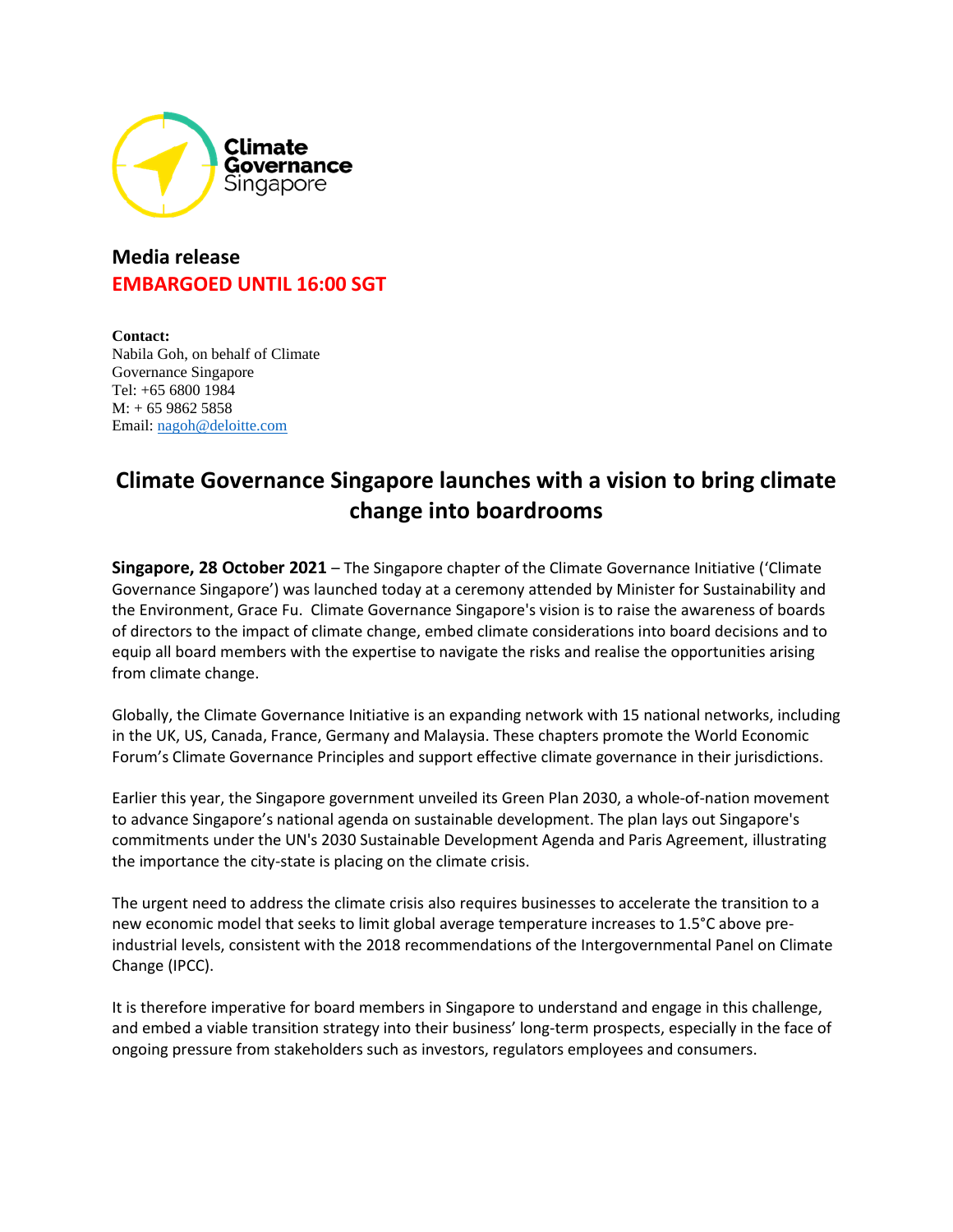Climate Governance Singapore aims to equip and support board members to play an informed and leading role in boardroom discussions and strategic decision-making on the risks and opportunities associated with climate change.

Through Climate Governance Singapore, board members will have access to workshops, conferences and a curated library, where they can leverage on the expertise of renowned experts in risk management, strategic, financial and human capital planning, remuneration, and legal and governance models from Singapore and throughout the initiative's global network.

Singapore Management University (SMU) will act as Climate Governance Singapore's knowledge partner to curate and manage a content library of useful research and pedagogic materials, curate and deliver a suite of training programmes, as well as organise regular events and public programmes to improve the awareness and preparedness of the stakeholder community to better address the challenges of climate change.

A memorandum of understanding between Climate Governance Singapore and Singapore Management University was exchanged by Mr Loh Boon Chye (Member of Climate Governance Singapore Advisory Board and Chief Executive Officer, Singapore Exchange Ltd) and Dr Rajiv Lall ( Professorial Research Fellow, Sim Kee Boon Institute for Financial Economics, SMU) at the ceremony, and witnessed by Minister for Sustainability and the Environment, Grace Fu.

"The launch of Climate Governance Singapore today marks a significant milestone for Singapore as it steps up its efforts to join the global fight against climate change. With the climate crisis an existential threat, SMU is keen to contribute meaningfully to this global effort through our education, research, infrastructure, and community engagement initiatives. I am pleased that SMU will be formalising our collaboration with Climate Governance Singapore as its knowledge partner, tapping on our expertise from across the university to curate and manage the content library and training programmes for boards of directors in Singapore." Professor Lily Kong, President of Singapore Management University.

Singapore Institute of Directors will partner with Climate Governance Singapore in engaging with the Director community. With nearly 3,000 individual members and 224 corporate members, Singapore Institute of Directors is well positioned to lead the advocacy and engagement efforts amongst directors in Singapore on climate change at the board level.

A memorandum of understanding between Singapore Institute of Directors and Climate Governance Singapore was exchanged by Mr Shai Ganu (Member of Governing Council, Singapore Institute of Directors) and Mr Loh Boon Chye (Member of Climate Governance Singapore Advisory Board and Chief Executive Officer, Singapore Exchange Ltd) at the ceremony, and witnessed by Minister for Sustainability and the Environment, Grace Fu.

"As we navigate through a decarbonising world coupled with a rapidly changing climate, the launch of Climate Governance Singapore today could not be more timely. With the World Economic Forum's Climate Governance Principles as the foundation of this initiative, and Singapore Management University as our knowledge partner, I am delighted that the Singapore Institute of Directors can become the conduit to directors in Singapore. I am confident Climate Governance Singapore is well positioned to equip directors and executives in Singapore with the right knowledge and tools so they are well positioned to address the challenges posed by the climate emergency in their own organisations and the wider community." Ms Wong Su-Yen, Chairman of the Singapore Institute of Directors.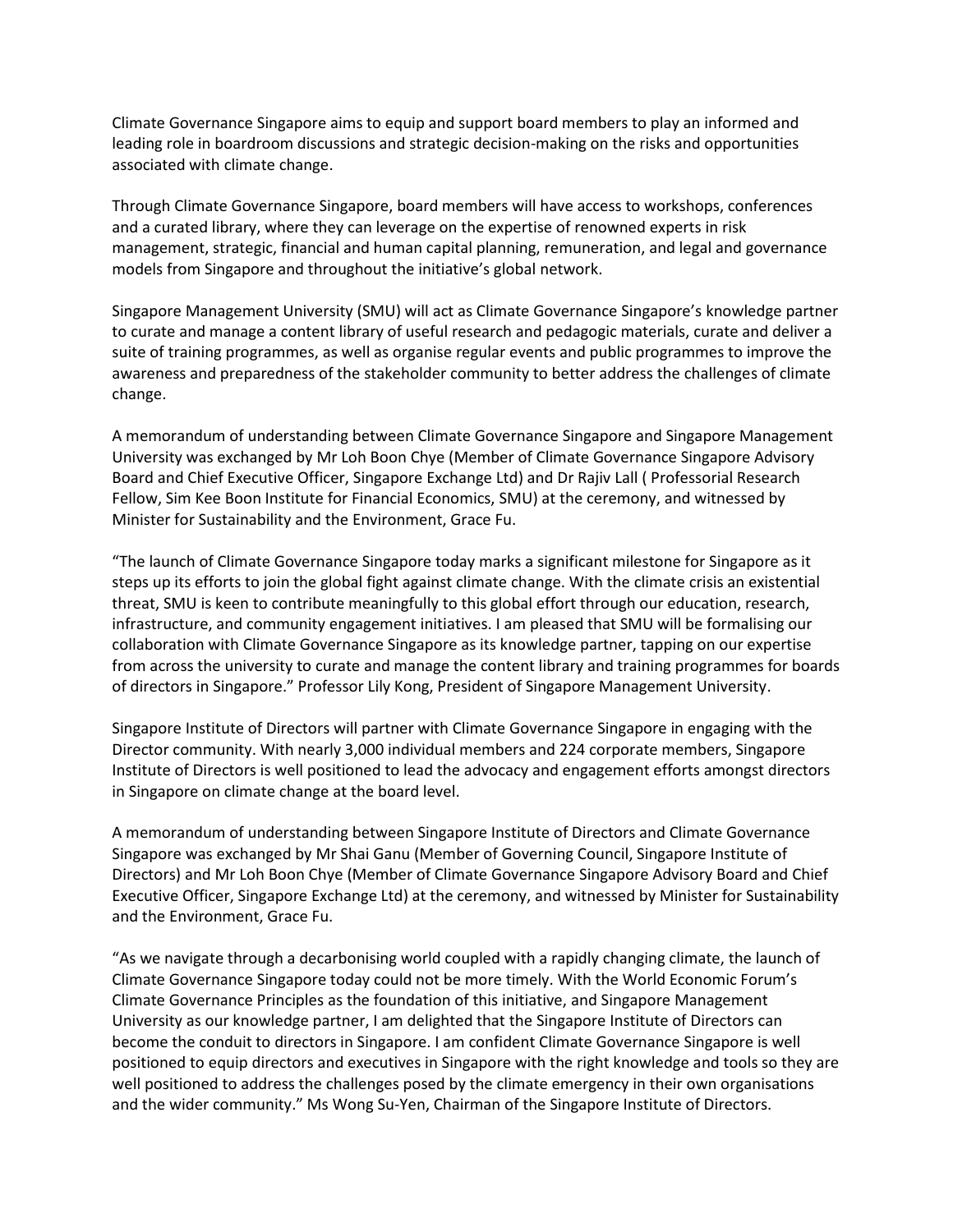A group of advisory board members have been convened prior to the launch of Climate Governance Singapore. The advisory board members will draw on their influence and networks, and enable access to business and thought leaders, to support the advancement of Climate Governance Singapore. The advisory board members will also advise on policies, strategies and development plans, as well as to review the progress and achievements of Climate Governance Singapore. The advisory board members include:

- **Tan Chuan-Jin**  Speaker of the Parliament of Singapore
- **Claire Chiang** Senior Vice President, Banyan Tree Holdings
- **Koh Boon Hwee** Chairman, Altara Ventures Pte Ltd
- **Lee Chee Koon** Group Chief Executive Officer, CapitaLand Investment Ltd
- **Loh Boon Chye** Chief Executive Officer, Singapore Exchange Ltd
- **Wong Kee Joo** Chief Executive Officer, HSBC Singapore
- **Philip Yuen** Chief Executive Officer, Deloitte Southeast Asia

A steering committee comprising leaders from corporates across a range of sectors will provide governance and direction, and are responsible for the management of Climate Governance Singapore. The members of the steering committee include:

- **Wong Ai Ai**  Principal, Baker McKenzie Wong & Leow
- **James Walton** Clients & Markets Leader, Deloitte Southeast Asia
- **Frances Chen**  Head of Corporate Sustainability, HSBC Singapore
- **Shai Ganu**  Managing Director, Global Leader Executive Compensation, Willis Tower Watson and Member of Governing Council, Singapore Institute of Directors
- **Renyung Ho –** SVP, Brand HQ Banyan Tree Hotels & Resorts
- **Jeremy Goon –** Chief Sustainability Officer, Wilmar International

"Since the release of the Singapore Green Plan 2030 earlier this year, and with COP26 about to start in Glasgow, momentum has been building here in Singapore on how we can galvanise the community to contribute to international climate action. We all recognise the need to act swiftly on climate change both in our work and in our personal capacity. By providing Singapore's directors access to the latest science on climate change, and tangible actions needed to address climate challenges at the board level, I hope Climate Governance Singapore will further embolden companies to make climate change a priority agenda in boardrooms. Together with my fellow advisory board members, we look forward to working with Singapore Management University, Singapore Institute of Directors and the rest of the ecosystem to help directors to lead their companies in mitigating and adapting to climate change," said Mr Loh Boon Chye, member of CGS Advisory Board and Chief Executive Officer of Singapore Exchange.

For more information on Climate Governance Singapore[: https://climategovernancesg.org/](https://climategovernancesg.org/)